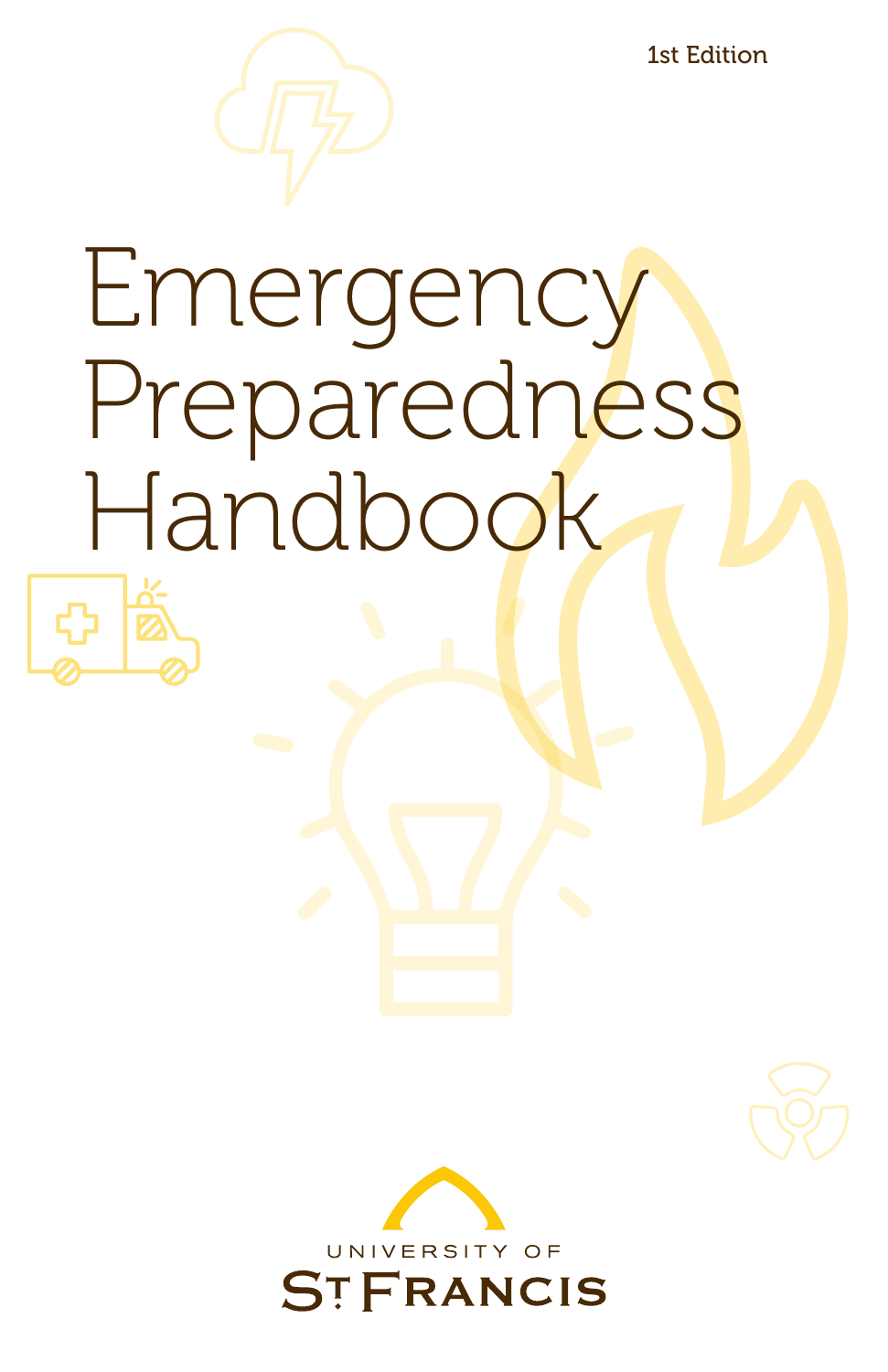To ensure a safe campus, the University of St. Francis (USF) community must work together by understanding our responsibilities if an emergency should occur. We have developed this handbook to help with emergency preparedness efforts. The following sections address how to prepare and respond in emergency situations that may arise. Help make USF a safe university by becoming familiar with this guide and placing it somewhere visible and easily accessible. For additional information contact the Department of Safety, Security and Transportation at 815-740-3200.

The University of St. Francis Department of Safety, Security and Transportation is tasked with promoting a safe campus and protecting our community. This cannot be accomplished alone and requires involvement from all corners of the university, including students, faculty and staff.

| <b>Table of Contents</b> | $\overline{a}$ | Fire<br>Severe Weather                                                                                                                              |
|--------------------------|----------------|-----------------------------------------------------------------------------------------------------------------------------------------------------|
|                          |                | Assisting People With Access and Functional Needs                                                                                                   |
|                          | 3              | Medical Emergency<br>Utility Failure<br>Biological Release/Chemical Spill<br>Suspicious/Unusual Packages<br>Suspicious Person<br><b>Bomb Threat</b> |
|                          | 4              | Violent Active Threat (Active Shooter)<br>Crime                                                                                                     |
|                          | 5              | <b>Emergency Preparedness Tips</b>                                                                                                                  |
|                          | Back<br>Cover  | <b>Emergency Phone Numbers</b>                                                                                                                      |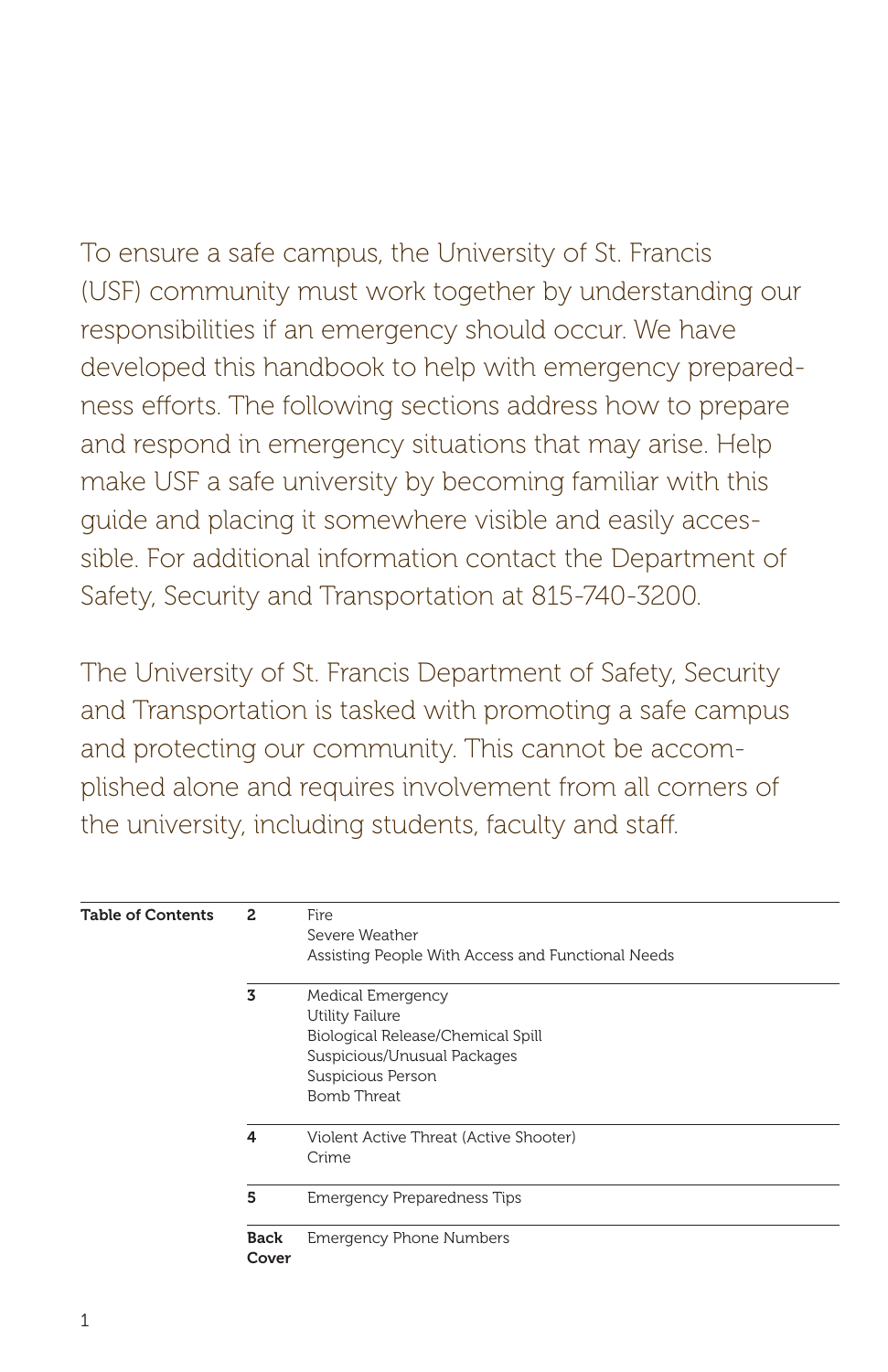

In the case of a fire, follow this procedure:

- Pull the fire alarm.
- Leave the building immediately using the closest emergency exit.
- Close doors behind you.
- Call University Safety, Security, and Transportation Desk (SSTD) (815-740-3200) or 9-1-1 when safe to do so.
- Assemble in a designated area.
- Re-enter the building only when instructed by officials.
- Do not assume an alarm is false.
- Use stairs, do not use elevators
- If unable to exit the building, go to the nearest exit stairwell or safe area of refuge and call (SSTD) (815-740-3200) or 9-1-1 to report your location.
- If trained, use a fire extinguisher if the fire is small and contained, and room is not filled with smoke.

## Severe Weather

Thunderstorms are the most common type of severe weather in the metropolitan Chicago area. However, winter snowstorms, extreme hot/cold temperatures, flooding, severe thunderstorms and tornadoes can occur. Check the National Weather Service website at www.weather.gov/lot for further information.

Shelter-in-place for severe thunderstorms and tornadoes:

- Seek shelter indoors in a low part of the building.
- Move to a windowless interior room away from hazardous materials.
- Take cover under a sturdy object or against an interior wall.
- Monitor USF Campus Advisories and local media.
- Wait for the "All Clear" before leaving your safe space.

#### WEATHER TERMS

*WATCH: Conditions are favorable or expected. WARNING: Conditions are occurring or imminent*.

#### Assisting People With Access And Functional Needs Blind or Visually Impaired

- Clearly announce the emergency.
- Offer your arm for guidance.
- Lead the person and alert them of obstacles.

#### Deaf or Hard of Hearing

- Turn lights on or off to gain the person's attention.
- Indicate directions with gestures or a written note.

#### Mobility-Impaired

- Guide the person to the nearest exit stairwell or safe area of refuge.
- Do NOT use elevators.
- Call SSTD (815-740-3200) or 9-1-1 to report your location.
- Stay with the person if it can be done without unreasonable personal risk.
- If in imminent danger and the person requests assistance before emergency personnel can arrive, find volunteers (Fire Wardens) to evacuate the person per his/her instructions.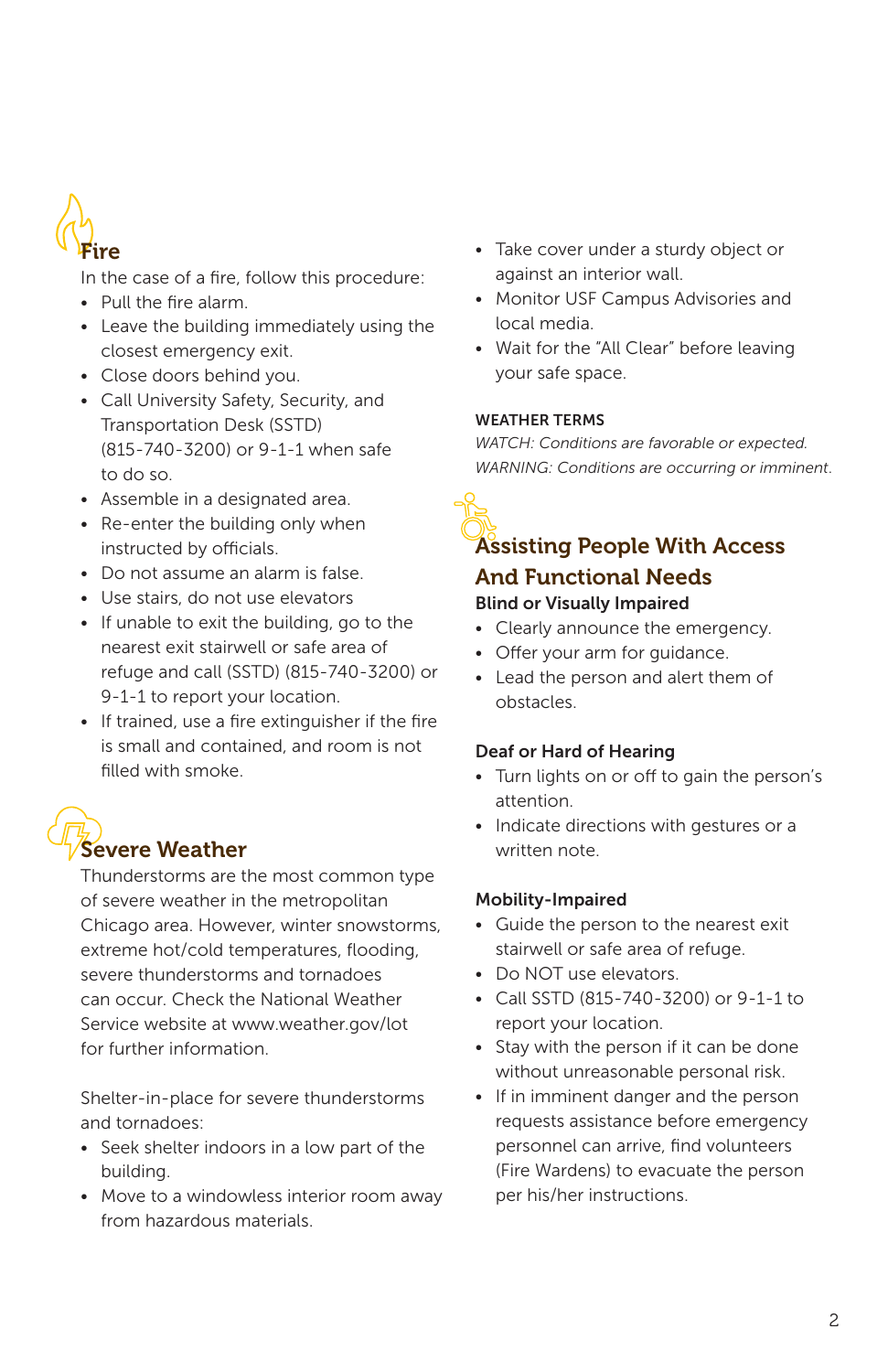

- Call SSTD (815-740-3200) or 9-1-1 immediately.
- Provide the location, nature of injury or illness, current location of the victim and other requested information.
- Remain on the phone until directed to hang up.
- Stay with the victim.
- Do not move the victim unless he/she is in immediate danger.

## Utility Failure

Utility failures include full/partial power outages, gas leaks/unusual odors, flooding/ plumbing problems, broken or malfunctioning life-safety equipment or elevator entrapment.

- Move to a safe area.
- Call SSTD (815-740-3200) to report issues.
- Be prepared to provide failure type and location.
- Building may be evacuated due to utility failures.

### Biological Release/Chemical Spill

- Secure area and do not attempt to clean unless properly trained in managing biological releases or chemical spills.
- Move to a safe area.
- Call SSTD (815-740-3200) and 9-1-1 and provide information and type of release or spill.
- If the release or spill has the potential to impact a larger area, activate the building's fire alarm and evacuate individuals from the immediate work and /or laboratory area.



#### or Mail

- Do not open the item(s).
- Leave the area and close doors behind you.
- Call SSTD (815-740-3200) or 9-1-1 and provide a detailed description of the item(s) and its location.

## Suspicious Person

- Call SSTD (815-740-3200) or 911.
- Do not confront the person or let the person into a locked building or office.
- Do not block the person's access to an exit.

## Bomb Threat

Obtain as much information as possible from the caller and report the threat immediately to SSTD (815-740-3200) or 9-1-1.

#### *Be sure to note:*

- Precise time of call.
- Caller's exact words.
- Noticeable characteristics of the caller (i.e., gender, age, calm/angry, excited/ slow, accent, stutter, lisp, high/low pitched, etc…)
- Information regarding the device and possible location.
- Background sounds (i.e., machine, voices, street noises, music, etc…)
- Threat language (i.e., well spoken, taped, irrational, foul, incoherent, etc…)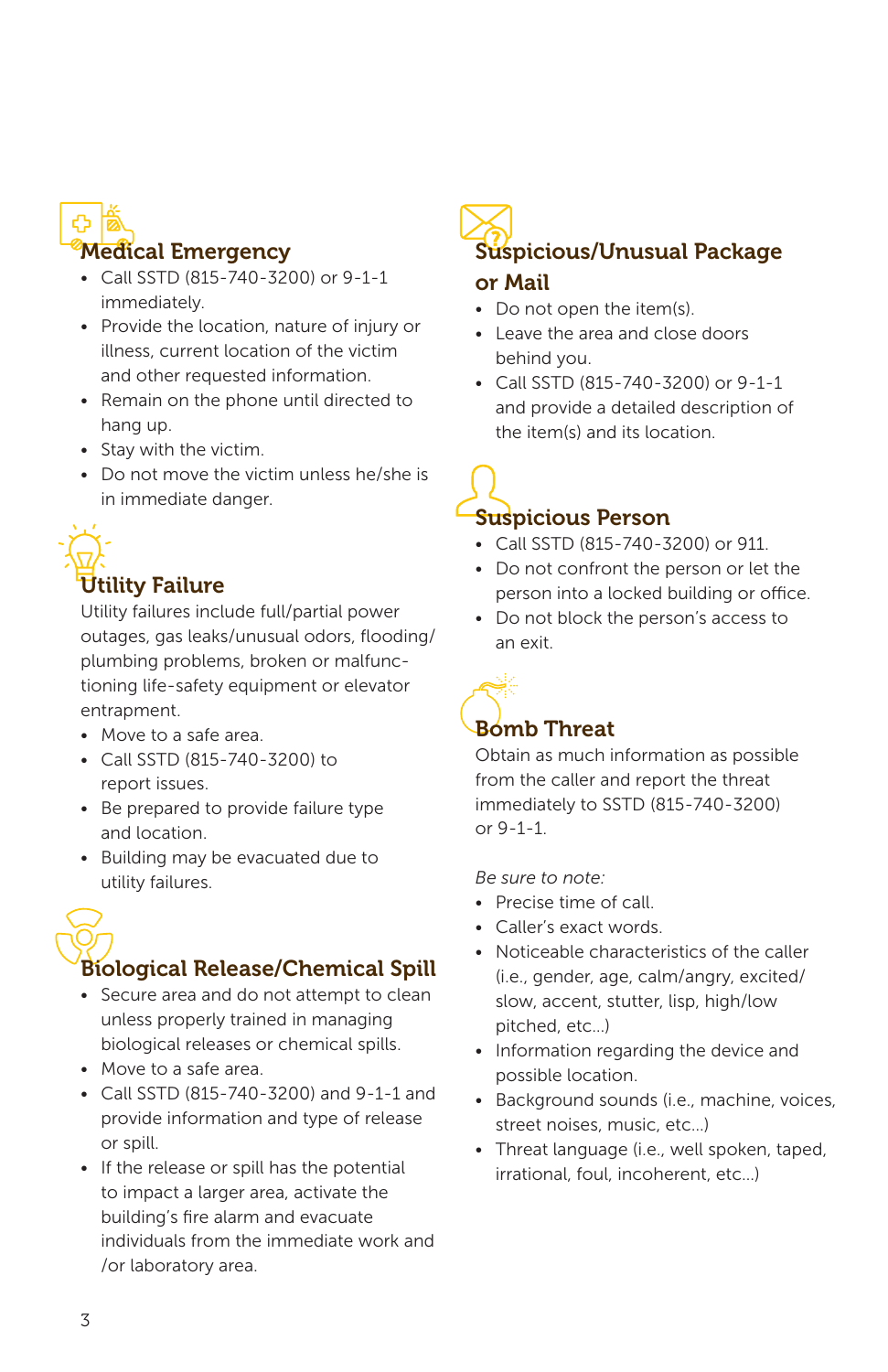*Ask the person questions, such as:*

- Where is the bomb located?
- When will the bomb explode?
- What does the bomb look like?
- What kind of bomb is it?
- What will cause it to explode?
- Did you place the bomb?
- If so, why?
- If not, who did?
- What is your name?
- What is your address?

### Violent Active Threat (Active Shooter)

If a violent active threat (i.e., active shooter) is in your vicinity:

#### Call 9-1-1 (1st-Primary) then SSTD (815-740-3200) when it is safe to do so and

provide information, including the location and number of suspect(s), weapons used and the number of potential victim(s).

#### RUN (EVACUATE)

If there is an accessible escape path, attempt to run from the area:

- Have an escape route and plan in mind.
- Evacuate regardless if others agree to follow.
- Leave your belongings behind.
- Help others escape if possible.
- Prevent others from entering an area where the active shooter may be.
- Keep your hands visible.
- Follow the instructions of any police officers.
- Do not attempt to move wounded people.

#### **HIDE**

If evacuation is not possible, find a place to hide where the violent active suspect(s) is less likely to find you:

- Hide in an area out of the violent active suspect(s) view.
- Find protection if shots are fired in your direction.
- Lock the door(s)...if possible.
- Block entry to your hiding place with heavy objects or furniture pieces.
- Do not trap yourself or restrict your options for movement.
- Silence your cell phone and stay quiet.
- Wait for law enforcement.

#### FIGHT (TAKE ACTION)

As a last resort and only when your life is in imminent danger, attempt to disrupt and/or incapacitate the violent active suspect(s) by:

- Acting as aggressively as possible against him/her.
- Yelling.
- Throwing items and improvising weapons.
- Committing to your actions.

*\*Adapted from DHS Active Shooter Guidelines, DHS.gov*



Criminal acts toward persons or property can occur on or off campus.

Be sure to:

- Remain in or move to a safe area.
- Report criminal or suspicious activity to SSTD (815-740-3200) or 9-1-1.

#### Action Terms

*SHELTER-IN-PLACE: Take immediate shelter indoors and isolate yourself away from the threat. EVACUATE: Leave an area or building and move to a safe area.*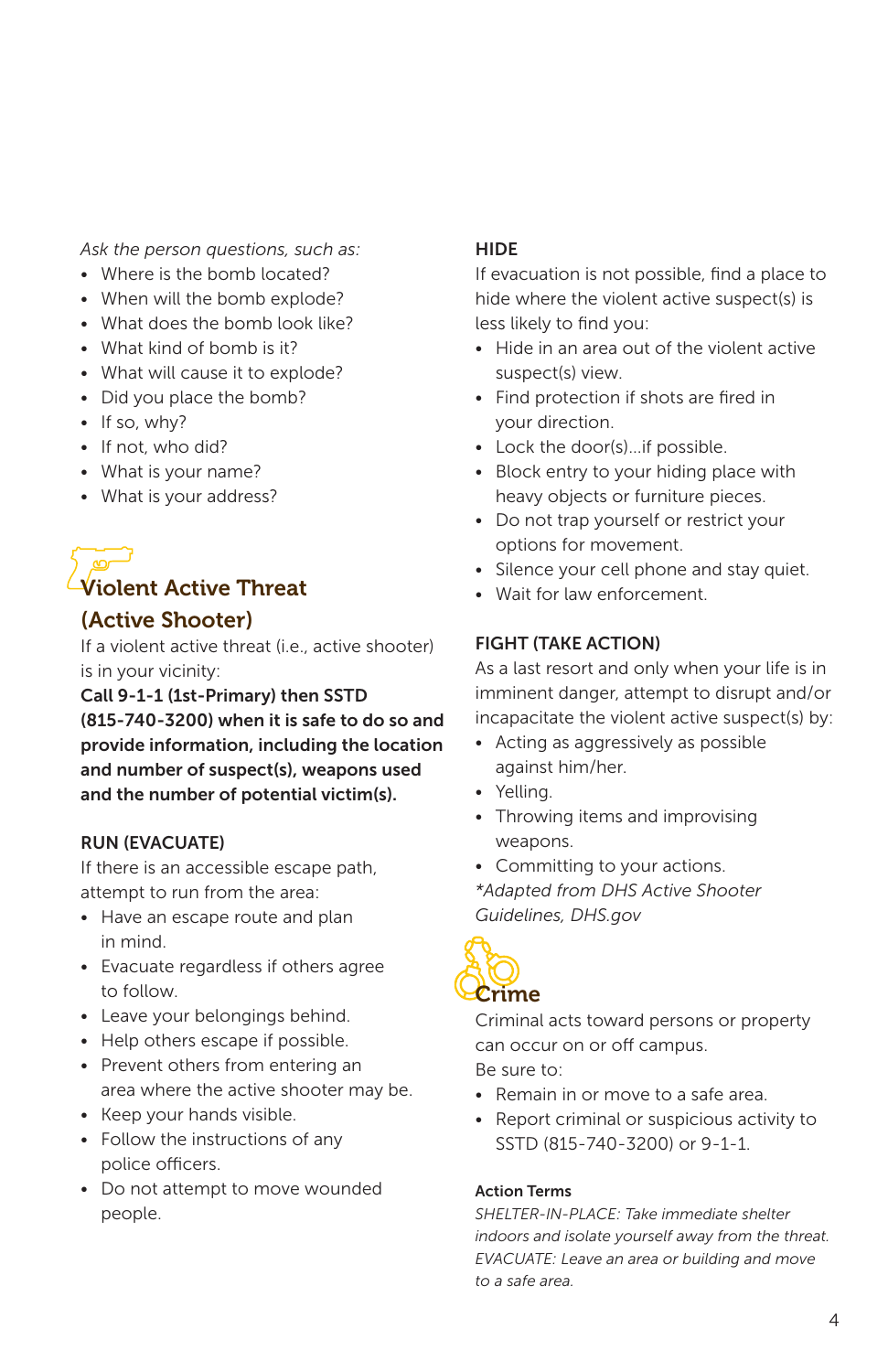## EMERGENCY PREPAREDNESS TIPS

#### Make a Plan

#### Get Away/Evacuate

- Know alternate exit routes.
- Identify a safe location to shelter.

#### Shelter in Place

- Identify a safe location to shelter.
- Know how to protect and isolate yourself from the threat.

#### Communication

• Consider a variety of ways to keep in contact with family, friends, roommates and co-workers.

#### People with Access and Functional Needs

• Include family, friends, roommates and co-workers in your plan by helping them understand your needs during an emergency.

#### Build a Kit

Have at least three days of supplies to sustain yourself. Recommend items\*:

- Water (one gallon per person per day)
- Non-perishable food
- Flashlight & extra batteries
- First aid kit
- Radio & extra batteries
- Medications & items for unique needs
- Cash & some change
- Clothes & comfortable shoes
- Important documents
- Filter mask or cotton T-shirt
- Moist towelettes, garbage bags & plastic ties
- Plastic sheeting  $\theta$  duct tape
- Whistle
- Mobile device charger

*\*Adapted from Ready.gov*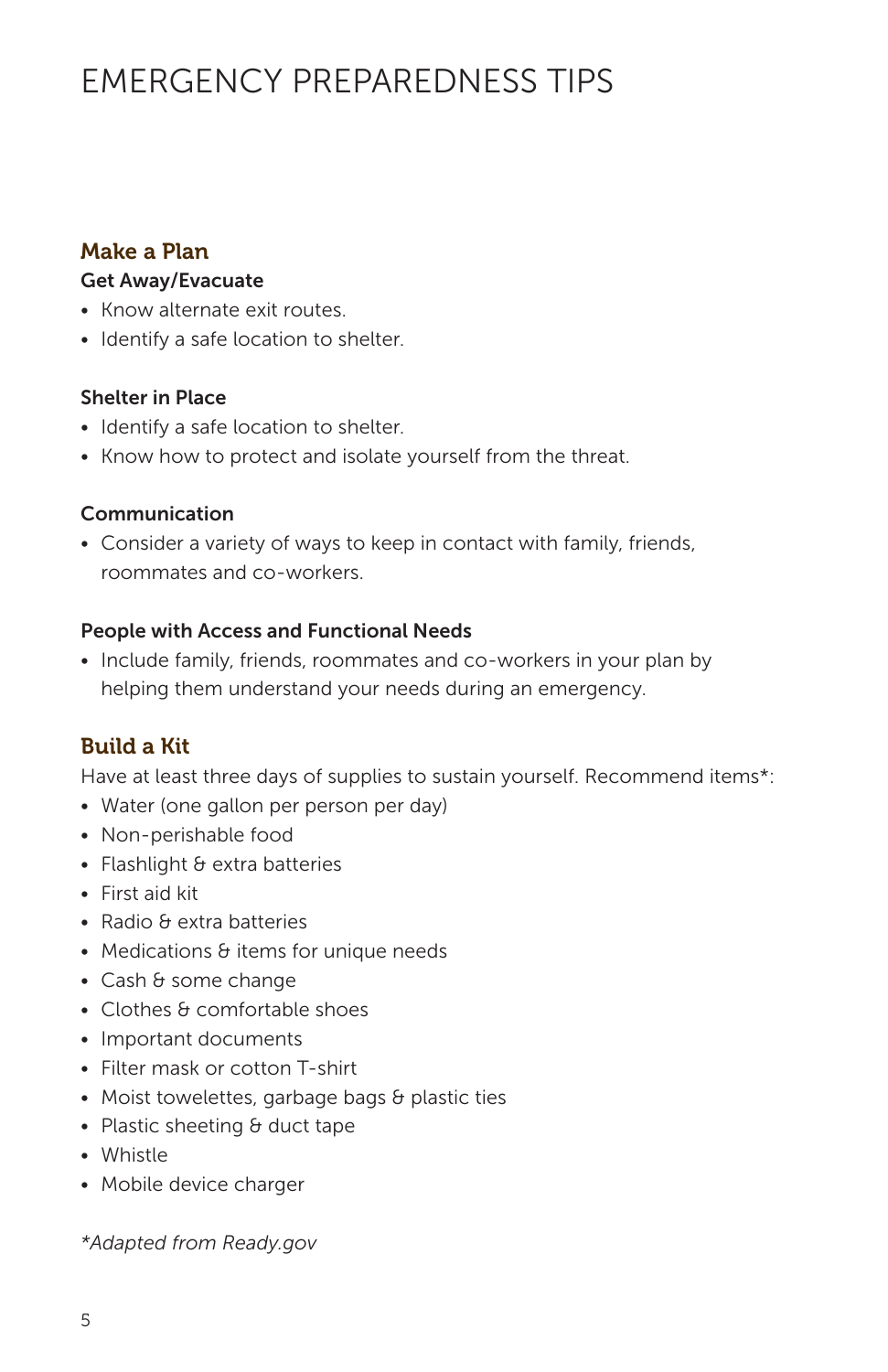#### Stay Informed

USF Emergency Notification Systems (i.e., RAVE and Bullhorn) are used on the USF Campus to send emergency alerts to email addresses, mobile devices, and telephone numbers. Students, faculty and staff are requested to maintain current contact and campus location information updated in their USF profiles.

Local media, such as WJOL 1340 AM, delivers additional community awareness.

| <b>TIPS</b> | • Always carry your USF ID Card.                                                                         |
|-------------|----------------------------------------------------------------------------------------------------------|
|             | • Keep USF Alert contact information up-to-date.                                                         |
|             | • Know your location and exits, and the placement of<br>first aid kits, AEDs and fire extinguishers.     |
|             | • Program USF SSTD and personal I.C.E. (i.e., in case of<br>emergency) numbers into your mobile devices. |
|             | • Report unusual/suspicious activities or items.                                                         |